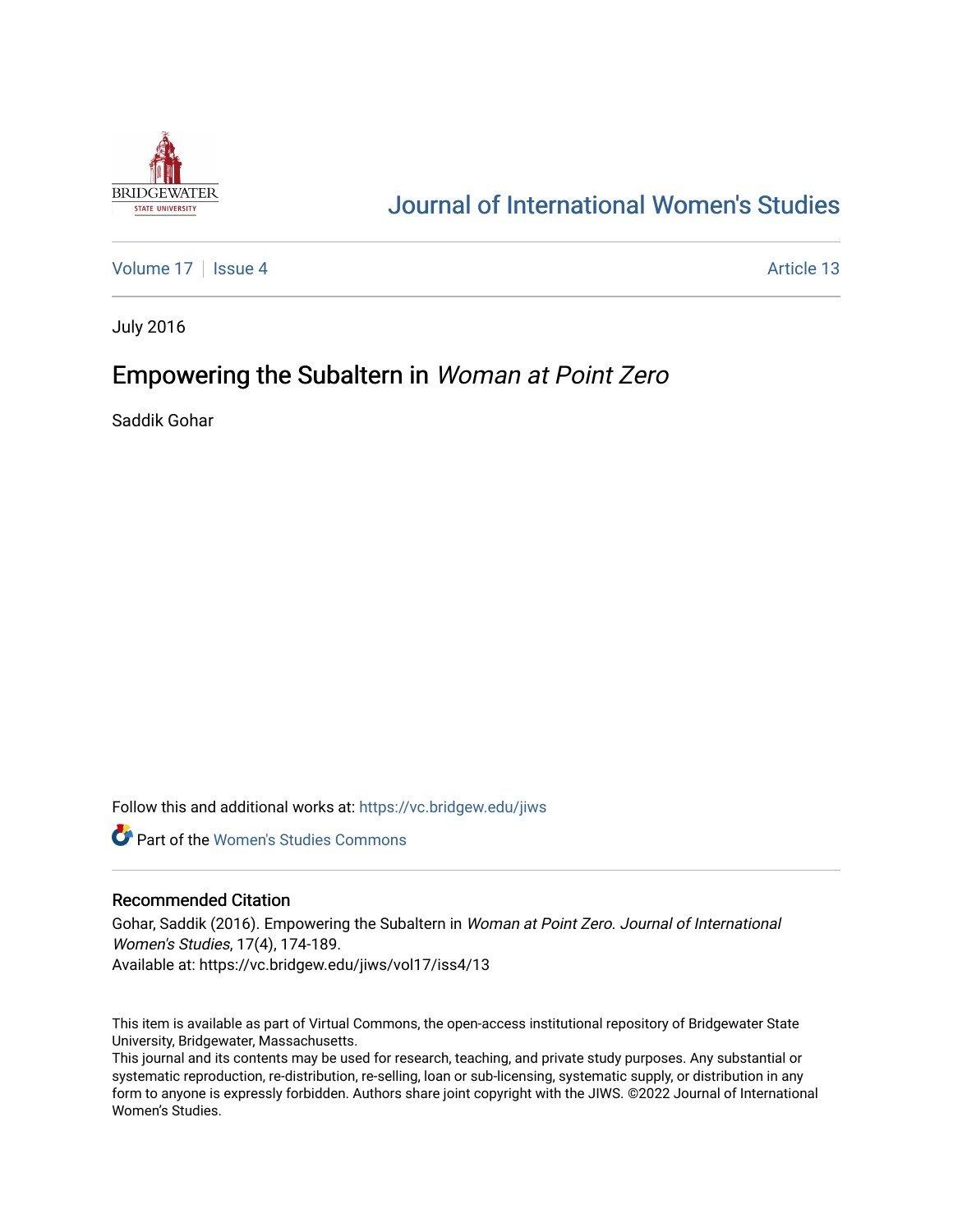#### Gohar: Empowering the Subaltern in Woman at Point Zero

This journal and its contents may be used for research, teaching and private study purposes. Any substantial or systematic reproduction, re-distribution, re-selling, loan or sub-licensing, systematic supply or distribution in any form to anyone is expressly forbidden. ©2016 Journal of International Women's Studies.

#### **Empowering the Subaltern in** *Woman at Point Zero*

Saddik Gohar<sup>[1](#page-1-0)</sup>

#### **Abstract**

In the context of Western feminist theory, this paper critically explores Nawal El Saadawi's celebrated novel, *Woman at Point Zero.* The aim of this analysis is to establish a dialogue and outline the benefits of comparative feminist discourse with regard to patriarchal policies in the Middle East. The paper argues that El Saadawi challenges the hegemony of a traditionally phallocentric society empowered by religion and masculinity. In *Woman at Point Zero*, the author has effectively reinterpreted culturally dominated canons and deconstructed regressive traditions affiliated with patriarchal hegemony. Relying on her experience as a prison psychiatrist, El Saadawi interrogates a chauvinist culture that dehumanizes women. She primarily aims to centralize the marginalized and give a voice as well as an agency to the voiceless.

*Keywords:* Comparative Literature, Patriarchy, El Saadawi, Feminist Theory, Gender Studies, World Literature

#### **Introduction**

l

Discussing women's status during the sixteenth century, Virginia Woolf argues that women dominate poetry "from cover to cover" but are absent from history. In fiction, a woman casts her spell over the lives of "kings and conquers" but in reality, she is "the slave of any boy whose parents forced a ring upon her finger." In real life, contrary to their portrayals in literature, women "could hardly read" (Woolf 1957, 33). In the same context, Hélène Cixous argues "the repression of women has been perpetuated over and over, more or less unconsciously, and in a manner that's frightening since it's often hidden or adorned with the mystifying charms of fiction" (Cixous 2001, 2043). The text's fictional discourse marks the beginning of a different deconstructive challenge emerging from within academic feminism in the Middle East. Questioning the ethics of a phallocentric culture, El Saadawi interrogates the narratives of major male Arab authors who marginalized women in their fictional roles. In her novels, she recovers suppressed discourses and brings to light previously neglected, unheard and unrepresented voices.

Within a feminist literary creativity, novel-writing has become a point of reference for feminists and their opponents reflecting the shift in Arabic feminist literature born out of the widespread engagement with the historical indifference, hostilities and brutalities committed against women in this part of the world. Historically, Arab women have suffered from invisibility for centuries in societies sanctioning sexual violence against the female subalterns. On her part, El Saadawii develops a theory of feminist politics in the context of Arab-Islamic history from ancient times up to the present interrogating patriarchal ideologies and anti-feminist hegemony triggered by religion and reinforced in literature by male authors such as Naguib Mahfouz, Tayyeb Saleh,

1

<span id="page-1-0"></span><sup>1</sup> Chair of the English Literature Department –UAE University P.O.Box-15551-Alain-Abu-Dhabi- UAE. Email: s.gohor@uaeu.ac.ae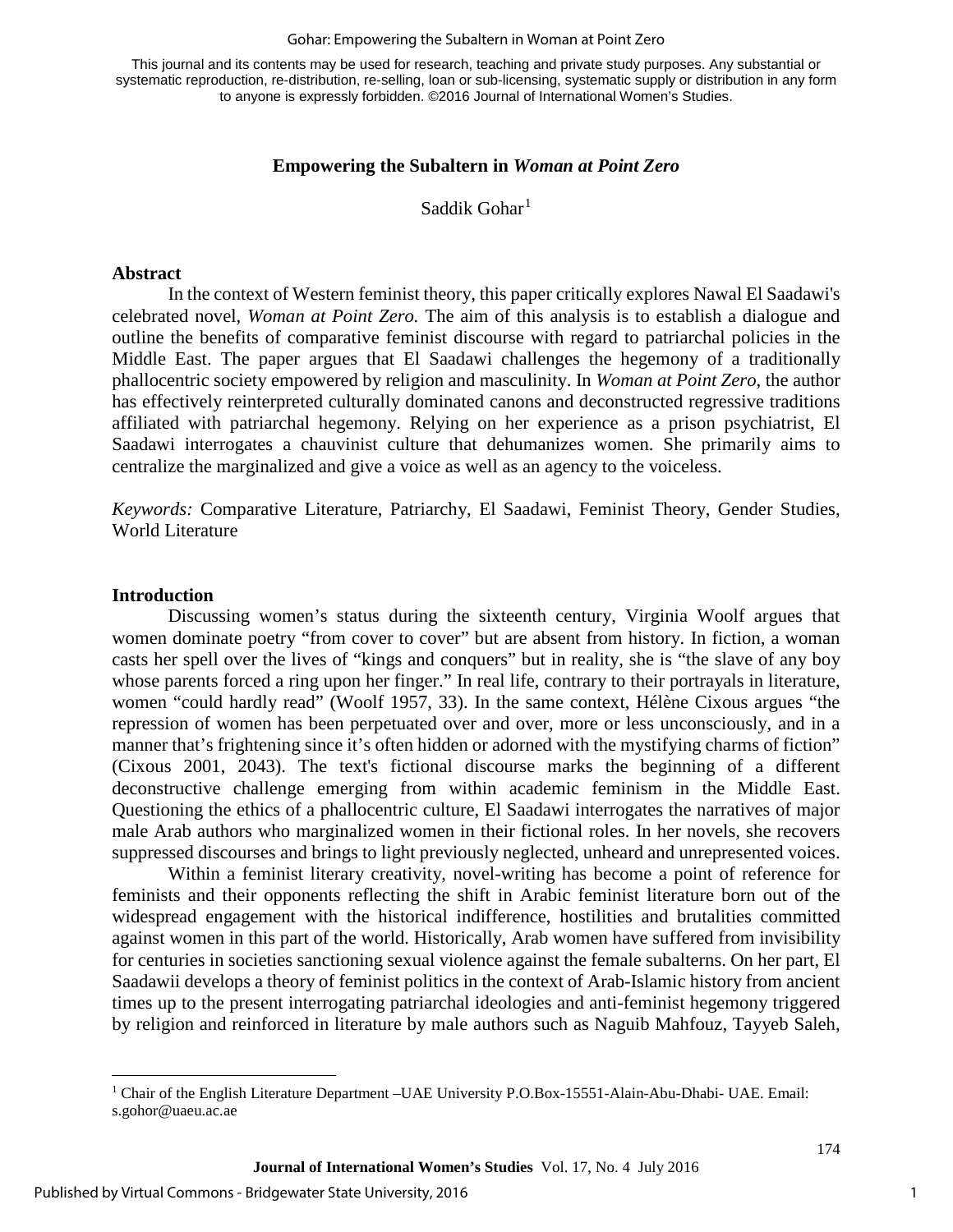and others.<sup>[2](#page-2-0)</sup> She openly challenges local critical movements, which ignore women writers and feminist scholarship. Her fiction, in the words of Adrienne Rich, invokes a "feminist criticism, which implies continuous and conscious accountability to the lives of women "(Rich 1986, 88).

In the last quarter of the twentieth-century, the Arab world has witnessed an uprising in literature triggered by local and Western developments in feminist movements. This globally oriented movement aims to subvert and deconstruct male-oriented genres deeply rooted in a macho culture and reinforced by androcentric traditions. Due to the ruthless efforts of Arab feminists, particularly El Saadawi, Egypt and other parts in the Arab world witnessed a major transition. Sherifa Zuhur describes this change as follows: "women's transition from the harem to corporate and governmental offices" simultaneously triggers an overwhelming feminist awaking and an enormous corpus of "serious literature dealing with gender issues" (Zuhur 2010, 68). In *Woman at Point Zero*, [3](#page-2-1) El Saadawi introduces a sophisticated vision of the status of women in Arab culture from a feminist perspective opposing traditional trends tackling female issues. The novel marks a significant shift of emphasis providing a striking feminist poetics able to revise and squarely confront androcentric theories such as Harold Bloom's vision deployed in *Anxiety of Influence*. Bloom envisions poets as sons and fathers, viewing women writers as "Milton's daughters" narrating "the story that all literary women would tell if they could speak their speechless woe" (cited in Gilbert and Gubar 1979, 89).

In her essays and interviews, El Saadawi stringently attacks male Arab authors who regard women as fictional constructs or biological essences outside history and culture debunking the "master narratives" (Lyotard 1991, 19) of a masculine culture. El Saadawi identifies as patriarchal those inherited values and traditions that passed from generation to generation and aim to marginalize and disempower women. Her fiction advances a feminist critique to patriarchal ideologies exposing what Elaine Showalter calls "the sins and errors of the past" and affirms a "disinterested" search for "essential difference" of "women's writing" (Showalter 1985, 247). In her novels, El Saadawi created what Kate Millett calls "something of an anomaly, a hybrid, possibly a new mutation altogether, a criticism which takes into account the larger cultural context in which literature is conceived and produced' (Millett 1970, xii).

In *Woman*, El Saadawi invades taboo territories in Arab culture. She intentionally exonerates male brutalities against women in a society, which viciously suppresses female sexuality under a religious veil. The novel painfully portrays the life of a woman rigidly confined within the boundaries of a brutal masculine system. Her being is defined by its rules, which reify a degraded concept of women by regarding them as property. Therefore, the author uses animal imagery to affiliate Firdaus, the protagonist, with cows and buffaloes in her father's barn. Symbolically Firdaus is depicted as a domestic animal anticipating execution. In the beginning, the muted protagonist struggled to coexist with the most abusive practices of a merciless environment. On the long run, she failed to tolerate the hypocrisy of a masculine society. The protagonist, who is driven to "the streets" and ultimately kills her pimp, recalls her painful memories retelling the story of her vengeance against her abusers prior to the night of her hanging. The plight of the protagonist emphasizes that sexual commodification is augmented by tradition and a corrupt religious system that deliberately confines women in the periphery of society.

l

<span id="page-2-0"></span><sup>&</sup>lt;sup>2</sup> See the following articles by Saddik Gohar: 1- "Narrating the Marginalized Oriental Female: Silencing the Colonized Subaltern". *Acta Neophilologica* 48.1.2 (2015): 49-66. 2- "Orientalizing The Female Protagonist in Mahfouz's *Midaq Alley***."** *Forum for World Literature Studies.* Vol.7. No. 4. (2015).

<span id="page-2-1"></span><sup>3</sup> It will be referred to as *Woman* in the text of the paper.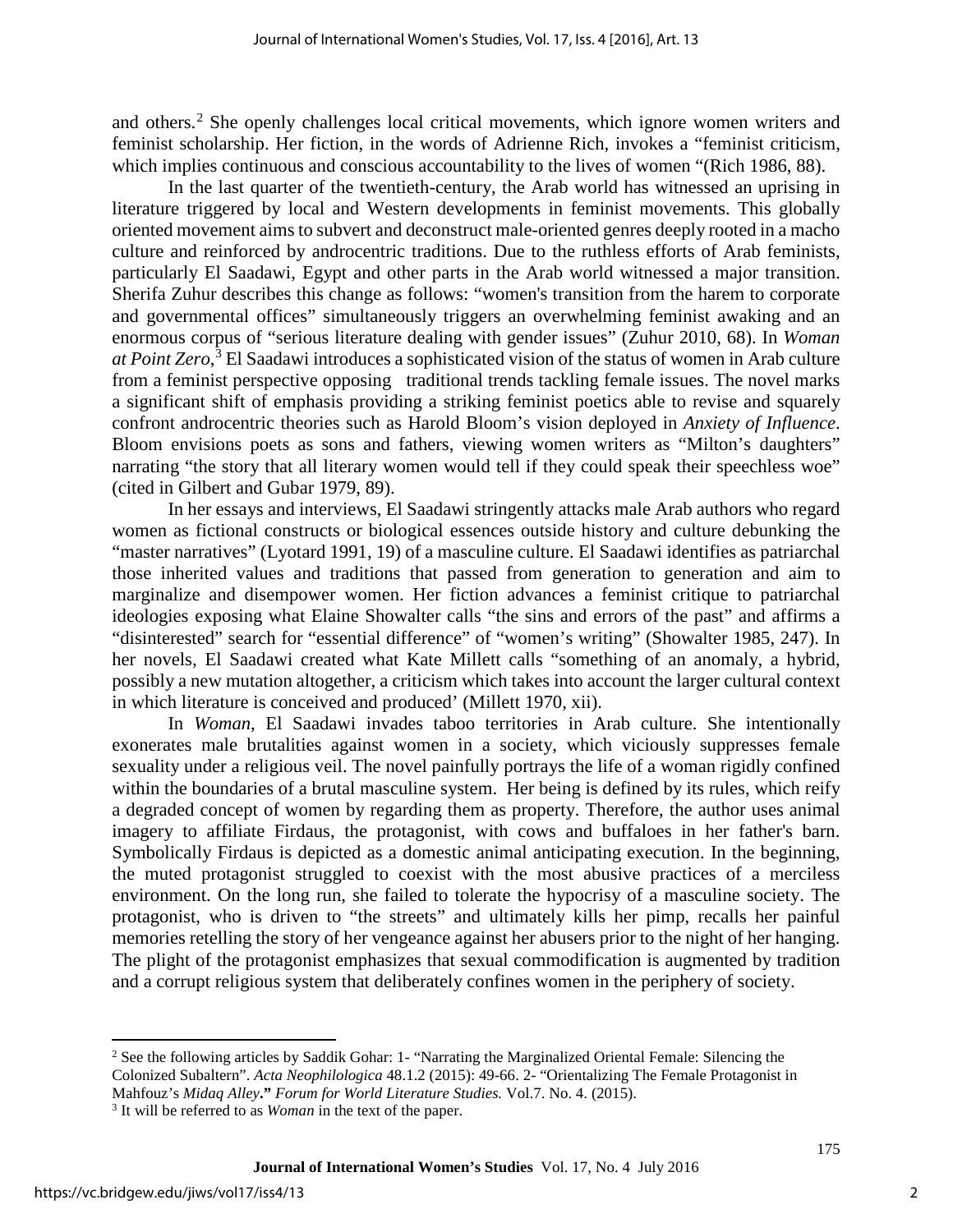Throughout *Woman*, the protagonist is oppressed by a perverted moral paradigm, which severely limits her sexual identity, and at the same time condones domestic violence and sexual abuse. She fails to renegotiate her sexual desire due to lifetime abuse and mistreatment. As a child, she was brutally abused by a primitive circumcision ritual. In several occasions, Firdaus tries very hard to break this silence and transcend the wound but she fails. Paradoxically, she is able to discover her voice and achieve an epiphany of self-realization only after killing her male abuser and oppressor. In this context, one can argue that in El Saadawi's fictional microcosm, female selfempowerment is fulfilled through counter-violence which enables the woman to liberate her body, both as a private and public space, from patriarchal domination.

#### **Confronting Patriarchal Hegemony**

In her foreword to *Woman*, Miriam Cooke refers to a drama emerging between two figures in "the cell of a woman the night before her execution." The novel, according to Cooke, "unfolds a universal tragedy as great as any of Sophocles, even if without the epic heroes" (Cooke 1983, vii). El Sadaawi has explained that the events of the novel were inspired by an encounter with a woman in the infamous Qanatir prison in Egypt in 1974. The woman was convicted of murdering a man and consequently sentenced to death by hanging. At that time, the author, originally a doctor specialized in psychiatry, was undertaking a major research on Egyptian women suffering from psychological disturbances and neurosis. El Saadawi was able to meet Firdaus, the protagonist of the novel, with the help of a male doctor working in the prison's hospital. In an interview with Fedwa Malti-Douglas and Allen Douglas (1986), she emphasizes the effect of the prison encounter on her writing: "I was so affected by this real woman, that I wrote it as it was. Imagination is only twenty percent, maybe ten percent" (Badran/Cooke 1990, 402).

In the beginning, Firdaus was silent and refused to meet or talk with anyone but finally she accepted to tell her story to the author/doctor. Firdaus courageously made her confession narrating the events leading to her imprisonment though she was aware of her destiny: "Tomorrow morning I shall no longer be here". El Saadawi was impressed by the stern look in her eyes, her courage, her absolute refusal to live and her fearlessness of death. In her preface to *Woman*, the author stated "I developed a feeling of admiration for this woman" (El Saadawi 1983, xi). Regardless of her poverty and miserable life, Firdaus was proud of herself. She feels superior to all men including "kings, princes and rulers."[4](#page-3-0) Victimized by a legal system grounded in a merciless patriarchal society, which underestimated women, Firdaus was executed because of killing her pimp in selfdefense. [Catherine Clément](http://en.wikipedia.org/wiki/Catherine_Cl%C3%A9ment) and [Hélène Cixous](http://en.wikipedia.org/wiki/H%C3%A9l%C3%A8ne_Cixous) denounce the "dual, hierarchical oppositions" set up by the traditional phallogocentric philosophy of determinateness, wherein "death is always at work" as "the premise of woman's abasement," women who has been "colonized" by phallogocentric thinking (Clément and Cixous 1986, 65).

Victimized by a culture, which breads self-loathing and self-hatred in the female subaltern, Firdaus is forced to sacrifice her body to a male-oriented world turning her into a shadow. In *Woman*, El Saadawi attempts to restore the lost body of Firdaus who was physically and psychologically repressed. By regaining herself via murder, Firdaus finds her authentic voice in addition to "her pleasures, her organs, and her immense bodily territories which have been kept under seal" (Cixous 2001, 2044). After several attempts on the part of the female author, Firdaus made a confession: "Let me speak. Do not interrupt me. I have no time to listen to you" (1983, 9).

l

<span id="page-3-0"></span><sup>4</sup> Nawal El Saadawi. 1983. *Woman at Point Zero*. Trans. Sherif Hetata. London: Zed Books. P.9. All subsequent citations in the text will be taken from this version.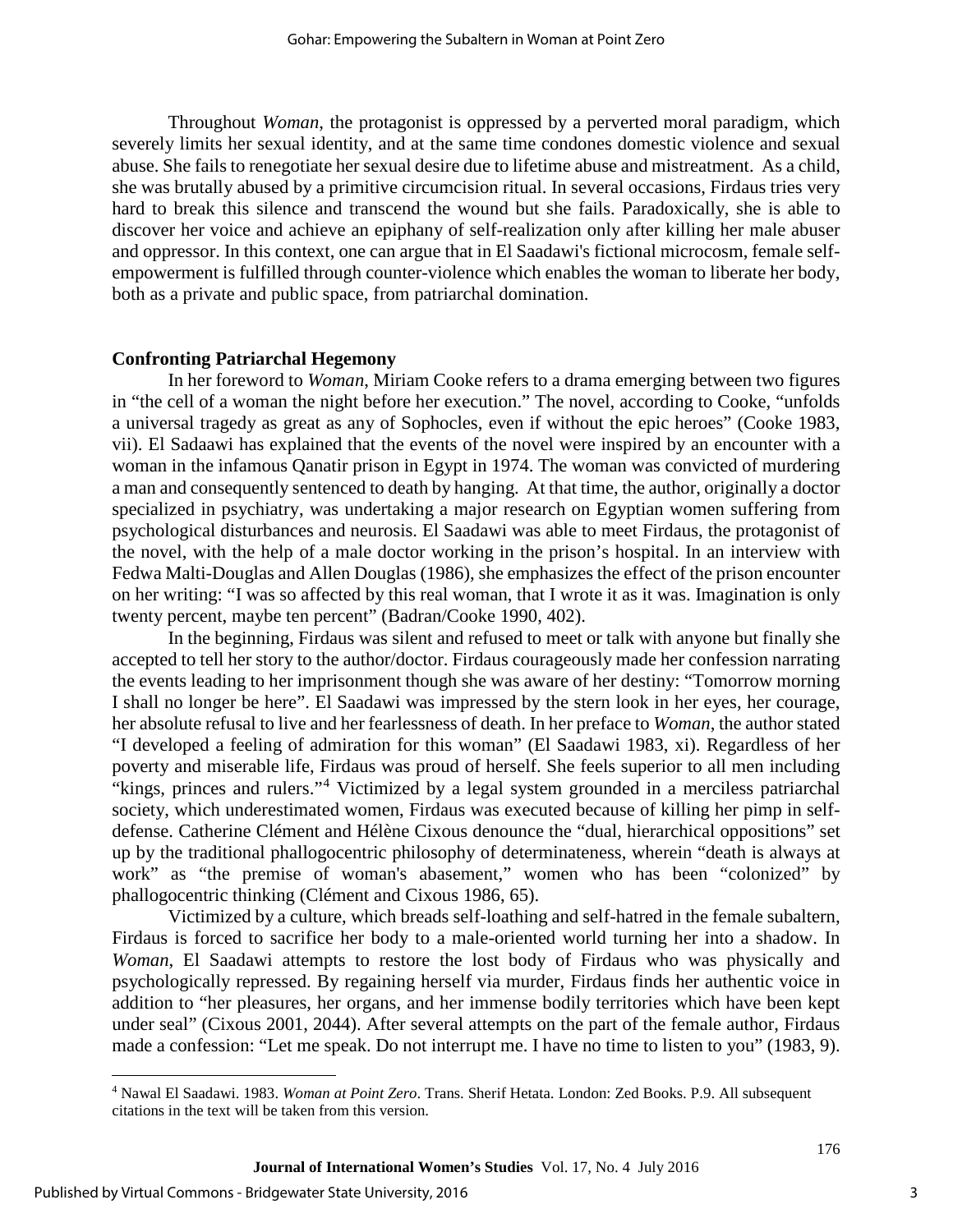She starts her narrative by recalling disturbing childhood memories associating men with brutality and deceit. She suffered from subjugation throughout her life particularly in her childhood at a time when her "breasts were not yet rounded" (1983:11).

In her preface to *Woman*, El Saadawi emphasizes that the novel "is a story of a woman driven by despair to the darkest ends." She also points out that this desperate woman "evoked in all those who witnessed the final moments of her life, a need to challenge and to overcome those forces that deprive human beings of their right to live, to love and to real freedom" (1983, xii). As a child, Firdaus was forced to carry "heavy earthenware jars, full of water" on her head. Under the weight of the jars, her neck would jerk back and forth. She was also forced to "sweep under the animals and then make rows of dung cakes" (1983, 12), which is an unsanitary, and humiliating task assigned only to women in the Egyptian countryside. During puberty, she was subjected to the aggressive masculine gaze: "I knew nothing about men but I observed them constantly scratching under the armpits and between the thighs" watching her with "wary, doubting, stealthy eyes" (1983, 11).

For Firdaus, men from all walks of life eventually blend into a threat. Her father, for example, resembled the other men in her community so closely that it was hard to identify him. Like all men in the village, her father is a cruel and barbaric person who frequently beats his wife and makes her "bite the dust each night." When one of the young sisters of Firdaus died in infancy, her father did not care but when a male baby died he "would beat my mother" (1983, 17). Like other men in the rural community, her father is a selfish person who seeks his pleasures securing food for himself only, even if the other members in the family sleep with empty stomachs. Firdaus, the central narrator, describes her father in a disgusting way viewing him in the image of a ravenous camel: "His mouth was like that of a camel, with a big opening and wide jaws. His upper jaw kept clamping down on his lower jaw with a loud grinding noise, and chewed through morsel so thoroughly that we could hear his teeth striking against each other." (1983, 18).

In her non-fictional study, The *Hidden Face of Eve*, El Saadawi demonstrates that economic and political hegemony and radical misinterpretation of Islam and use of religion as "an instrument of fear, oppression and exploitation" are "the reasons for the low status of women" in Arab societies (1982.41). Religion plays a considerable role in the narrative of *Woman,* punctuated by references to the Imam of the mosque, the father of Firdaus, her uncle and the village folks hypnotized by fake religious sermons. In the novel, religion is strongly connected to patriarchy and the exercise of power. Religion is used as a repressive apparatus by "economic and political forces" aiming to crush women isolating them in the harem ghetto.

Throughout the eyes of Firdaus, the author refers to the power of religion as an instrument of oppression and one of the subjugating pillars of male-dominated societies. She elaborates on the theme of religious hypocrisy rampant in the village community where the protagonist spent her childhood. Firdaus narrates that her father, like other men, is a hypocrite who knows "how to bend over the headman's hand and pretend to kiss it". Every Friday her father goes to the mosque to attend the Friday sermon. The eloquent Imam speaks about love of one's country and absolute obedience to the ruler because "love of the ruler and love for Allah were one and indivisible." The Imam usually prays to Allah to "protect our ruler for many long years and may he remain a source of inspiration and strength to our country, the Arab Nation and all Mankind" (1983, 11).

 Conversely, the Imam never says that "stealing was a sin, and killing was a sin, and defaming the honor of a woman was a sin, and injustice was a sin, and beating another human being was a sin." (1983:12). Using innovative writing style and new modes of description and narrative representation to explore how women's lives were influenced by what Arlene Macleod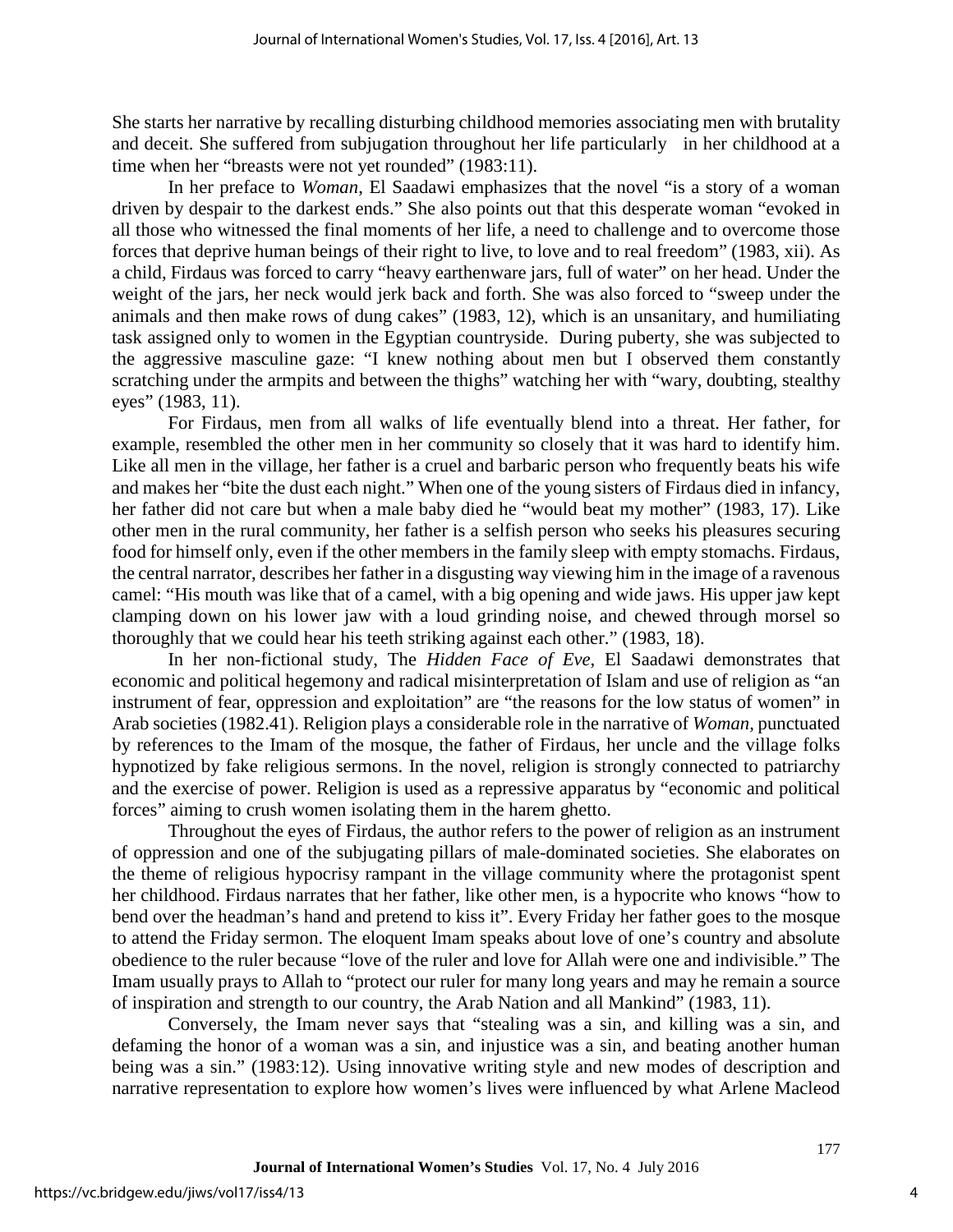calls the "layered and overlapping bastion of oppressors" (Macleod 1991, 68). El Saadawi condemns local restrictive socio-historical traditions solidifying women's subjugation. She also denounces economic and patriarchal policies contributing to the proliferation of corruption and religious hypocrisy.

In *Woman*, El Saadawi negotiates the discursive articulation of female identity challenging a patriarchal system. Her protagonist struggles against "the pressures of poverty, patriarchy, marriage and social customs that assail her." (Fonchingong 2006, 136) The story of Firdaus is a replica of contemporary Arab women struggling against male hegemony, supremacy and stagnant religious heritage. The façade of religiosity and piety epitomized by Friday sermons and ritualistic worship conceals a corrupt and immoral male-dominated society. Firdaus told the author that her father is a thief who like other men in the village is "quicker than his neighbor in stealing from the fields once the crop was ripe." He is a peasant who only knows "how to sell a buffalo poisoned by his enemy before it died, how to exchange his virgin daughter for a dowry" (1983, 10).

The connection between selling the buffalo in order to be slaughtered and selling the virgin girl to an elderly husband in return for a dowry carries complex symbolic connotations in the text. In *Woman*, there is a recurrent analogy between women and animals particularly female buffaloes and cows as opposed to the image of the father as a camel. In her harrowing confession, she reveals the scars of living in a repressive patriarchal society which crushes women particularly the weak and the marginalized: "Each time I picked up a newspaper and found the picture of a man who was one of them, I would spit on it." She continued: "Every single man I did get to know filled me with but one desire: to lift my hand and bring it smashing down on his face. But because I am a woman I have never had the courage to lift my hand" (1983:11). Though biological determinism is treacherous landscape in feminist studies it is noteworthy to demonstrate that women, unlike men, are represented as having lives determined by bodily functions<sup>[5](#page-5-0)</sup> particularly in maledominated communities across the Middle East.

#### **Mutilating and Abusing the Female Body**

Historically, conservative societies have attempted to define women in terms of their physical characteristics, and patriarchal oppression of women is often rationalized by reference to those characteristics. Throughout the confession of Firdaus, El Saadawi elaborates on the topic of sexual abuse targeting female children in Egypt and the Arab world. In her tale, Firdaus reveals terrifying details about her experience with female genital mutilation, [6](#page-5-1) which initially aims to curtail women's sexuality. She forcibly underwent this ordeal in her early childhood. In the

 $\overline{\phantom{a}}$ 

<span id="page-5-0"></span><sup>5</sup> Elizabeth Spelman rejects this premise relating feminism's "negative attitude toward the body "with western 'solipsism in feminist thought' and significantly, with "the idea that the work of the body and for the body has no part in real human dignity" (Spelman1988:127). See, Elizabeth Spelman. 1988. *Inessential Woman: Problems of Exclusion in Feminist Thought*. Boston: Beacon.

<span id="page-5-1"></span><sup>6</sup> In rural Egypt, Gaza and some African countries such as the Sudan, female circumcision has various forms including the removal of the tip of the clitoris (the prepuce) as in Sunni Islam or cliterodectomy: the removal of the entire clitoris including the prepuce and the glans together with the adjacent labia. Infibulation is the most severe form of circumcision which includes the removal of the clitoris, the adjacent labia and joining the scraped sides of the vulva across the vagina. The sides are sewn with thread or catgut. An opening is left as a passage of urine and menstrual blood. An infibulated girl should be cut open during the wedding night to facilitate intercourse and is closed again to secure fidelity. The ritual takes place using unsanitary tools such as kitchen knives, broken glass or shaving razors. Some girls die during the procedure due to hemorrhaging or shock.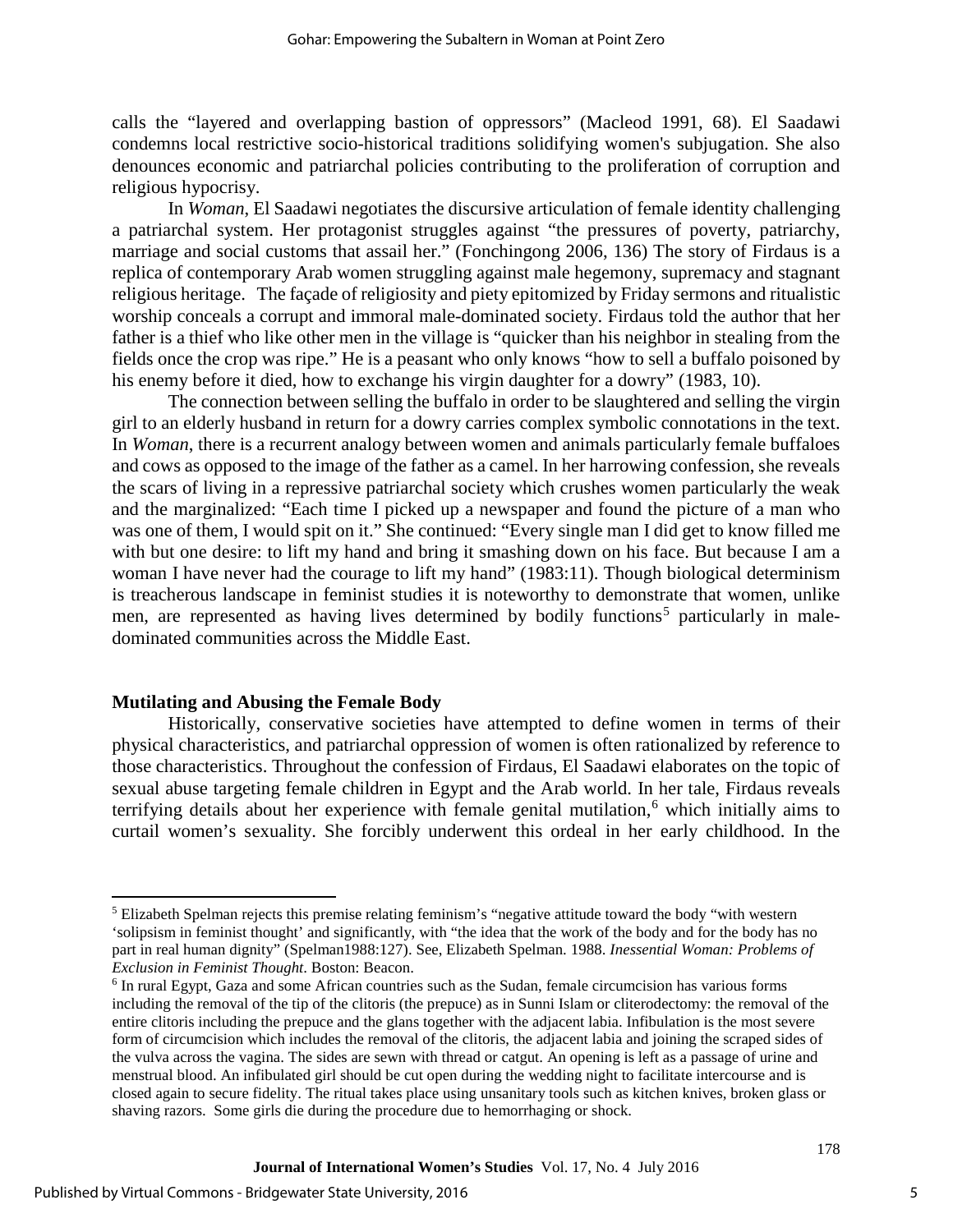beginning, her mother started to beat her, "then she brought a woman who was carrying a small knife or maybe a razor blade. They cut off a piece of flesh from between my thighs" (1983, 12).

Prior to this brutal act of female genital mutilation (FGM), Firdaus was able to feel sexual pleasure by touching the clitoris. This sensation was experienced for the first time during a childhood sexual initiation ritual called in Egypt the "bride and bridegroom" game. Playing with a boy, named Mohammadain, from the neighborhood in a shelter made of maize stalks and located in the fields, she used to observe him as he was lifting her lower dress and haphazardly touching a sensitive spot in her body: "From some part in my body, where exactly I did not know, would come a sensation of sharp pleasure" (1983, 12). Numerous studies on FGM, which is not the concern of this paper, have demonstrated its traumatic consequences in particular in the context of female sexuality.

As Firdaus grows into maturity, the pre-circumcision pleasure enjoyed during the game with the young boy is lost: "I no longer felt the strong sensation of pleasure that radiated from an unknown and yet familiar part of my body. I closed my eyes and tried to reach the pleasure I had known before but in vain. It was as if I could no longer recall the exact spot from which it used to arise, or as though a part of me, of my being, was gone and would never return" (1983, 13). After a talk with Wafeya, a high school comrade, about potential erotic love experiences in the past, Firdaus struggled to regain some memories from the pre-circumcision time. In a vision, she saw Mohammadain lying on a bed of straw under the open shelter, then "The touch of his fingers moved over my body. My whole body shuddered with a faraway yet familiar pleasure arising from some unknown source, from some indefinable spot outside my being" (1983, 25).

El Saadawi's fictional representations of the female body echoes the perspectives of Hélène Cixous and Gayatri Spivak on female desire which runs counter to what Elizabeth Spelman calls the "fear and disdain of the body"(Spelman 1988, 126). In her discussion of desire, Cixous does not associate female sexual pleasure precisely with the clitoris but locates it throughout the body. She envisioned the female body as possessing "thousand and one thresholds of ardor" and its "profusion of meanings that run through it in every direction" (Cited in Gohar 2009, 21). In a connected scenario, Spivak refers to the clitoris as something suppressed or invalidated in the interest of defining "woman as sex object, or as means or agent of reproduction" (Spivak 1988, 151). According to Spivak, the clitoris is "the women's excess in all areas of production and practice" (Spivak 1988, 82) because female sexual pleasure is divorced from reproduction.

Forbidden from celebrating her sexuality, Firdaus does not fit into the two categories identified by Spivak and Cixous who explored the specificity of the female body focusing on issues related to the localized reclamation of sexuality. The horrible circumcision of Firdaus has limited her sense of desire resulting in difficulty in attaining sexual pleasure. Throughout the narrative, she reminiscences over moments of pleasure prior to her cliterodectomy. As a victim of brutal genital mutilation, Firdaus symbolically and biologically lost the clitoris. Therefore, she fails to center her pleasure on the point that "exceeds" male subjugation of her body. At the same time, she is disempowered from regaining her body from the fetters of a repressive patriarchal system entrenched in a tyrannical religious milieu. Violence was the only option left for Firdaus to reclaim her lost identity and mutilated sexuality.

In *Woman*, the author criticizes the fears and horrors of female genital mutilation and other forms of sexual abuse, which annihilate female identities making women vulnerable to male violence and domination. In addition to the trauma integral to her cliterodectomy, Firdaus suffered from the memory of incest and rape as the male members of her family sporadically harassed her. In *The Hidden Face of Eve*, El Saadawi unabashedly refers to frequent incestuous relationships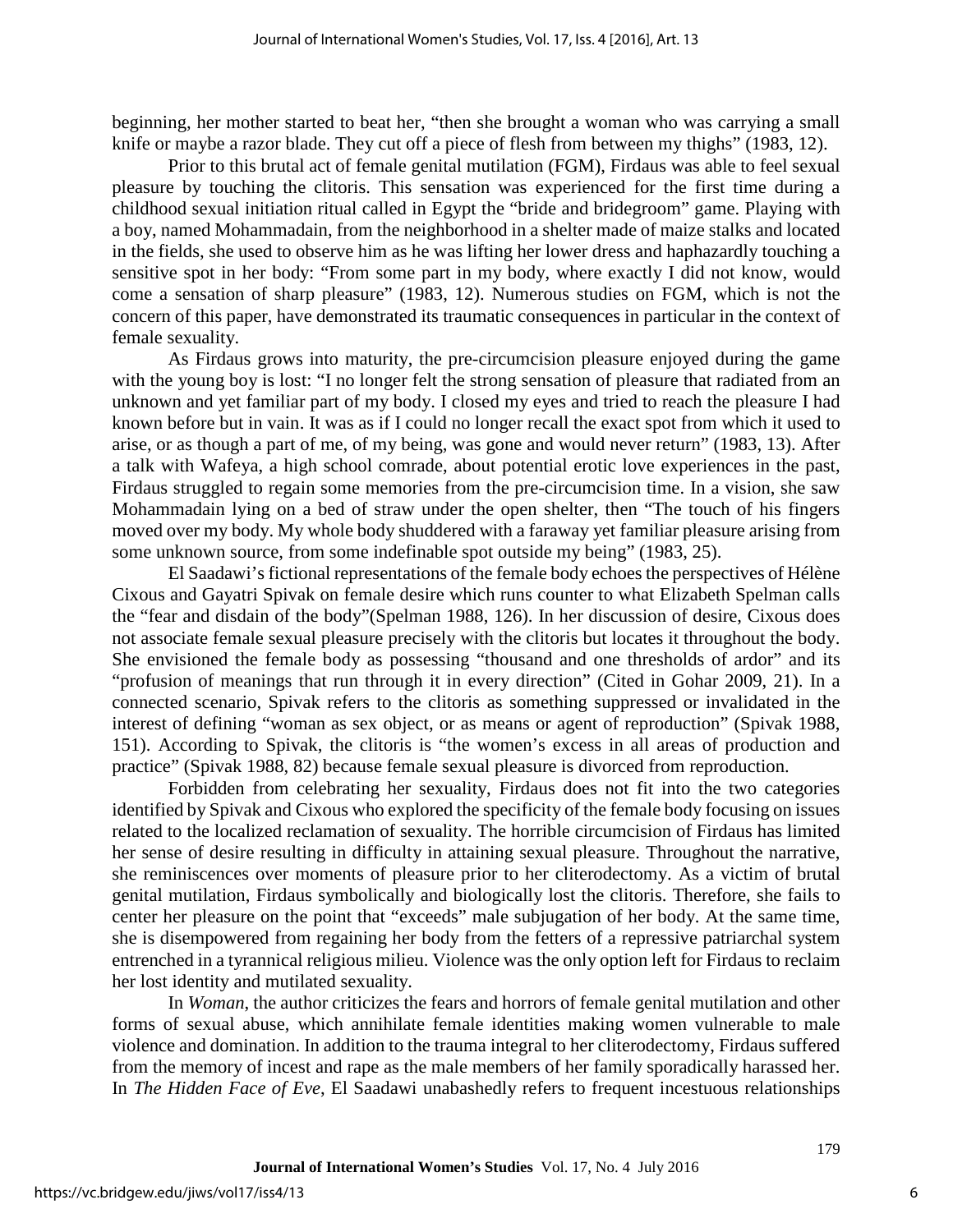and sexual harassment of female children in the Middle East at the hands of close relatives or family members. The society avoids disclosing such brutalities and the male offenders never admit them, but they "remain hidden, stored up in the secret recesses of the female child's self since she dare not tell anyone of what has happened to her" (1982: 14).

#### **Falling into the Masculine Quagmire**

Firdaus' uncle, an incarnation of religious hypocrisy, schemes to marry off Fidaus to an older man, planning to use her dowry to pay off his debts. Having no other options, Firdaus succumbs to the wishes of her uncle and marries the old man. The old man beats her, but uncle justifies the atrocity on religious grounds. He tells her that "all husbands beat their wives" (1983, 46), particularly those men who are well versed in their religion. When her husband, Sheikh Mahmoud, brutally beats Firdaus with his heavy stick until the blood runs from her nose and ears, she escapes into the streets with a bruised face and swollen eyes. She meets with Bayoumi, a poor waiter, who takes her to his small flat located in the slums. His voice and facial features remind Firdaus of her father. In return for offering her lodging, Firdaus gives Bayoumi her body: "I ended up by sleeping in his bed throughout the winter and the following summer" (1983, 51). In the beginning, she enjoyed the sexual relationship, under the assumption that he would marry her: "My body pulsed with an obscure pleasure, or with a pain that was not pain really pain but pleasure, with a pleasure I had never known before" (1983, 51). However, the situation quickly changes, as Bayoumi becomes her new oppressor.

 Eventually, Firdaus asks Bayoumi to either marry her or let her seek a job, telling him that she would not be able to live with him anymore in the same flat as a prostitute. He becomes extremely angry. Like her ex-husband, Bayoumi beats her violently. Bayoumi essentially turns the flat into a prison of enforced prostitution for Firdaus. He locks her inside, and at night rapes her by force: "I lay there under him without movement, emptied of all desires, or pleasure, or even pain, feeling nothing. A dead body with no life in it at all, like a piece of wood, or an empty sock, or a shoe" (1983, 53). With the passage of time, Bayoumi starts to bring his friends over who rape Firdaus. With the help of a neighbor, Firdaus is able to escape from the apartment and finds herself in the streets of the merciless city once again. On the banks of the Nile, near a wealthy district in Cairo, Firdaus meets with an aging prostitute named Sharifa Salah Eldin. The ironical connotations of the prostitute's name are integral to the anti-patriarchal motif deeply seated in the novel. "Sharifa" in Arabic means "a chaste woman who is highly concerned with protecting her honor and reputation." At the hands of Sharifa, Firdaus is trained as a professional prostitute. Sharifa tells her that she has great potential: she is young, educated and her body is sexy, particularly her thighs which are full, tight and muscular.

Firdaus begins to receive her customers in Sharifa's expensive flat overlooking the Nile River. She describes the intercourse as pleasure mixed with pain, "like a thing arising out of an ancient wound, in an organ which had ceased to be mine, on the body of a woman who was on longer me" (1983, 60). When she complains to Sharifa, the well-versed prostitute replied: "Firdaus, we just work. Don't mix feeling with work. You will get nothing out of feeling except pain" (1983, 60). Firdaus thus continues her life as a prostitute, engaging in a series of progressively more violent and exploitative encounters, culminating in a fight between Fawzy, the pimp, and Sharifa. Firdaus escapes and decides to start serving her own clients under her own management.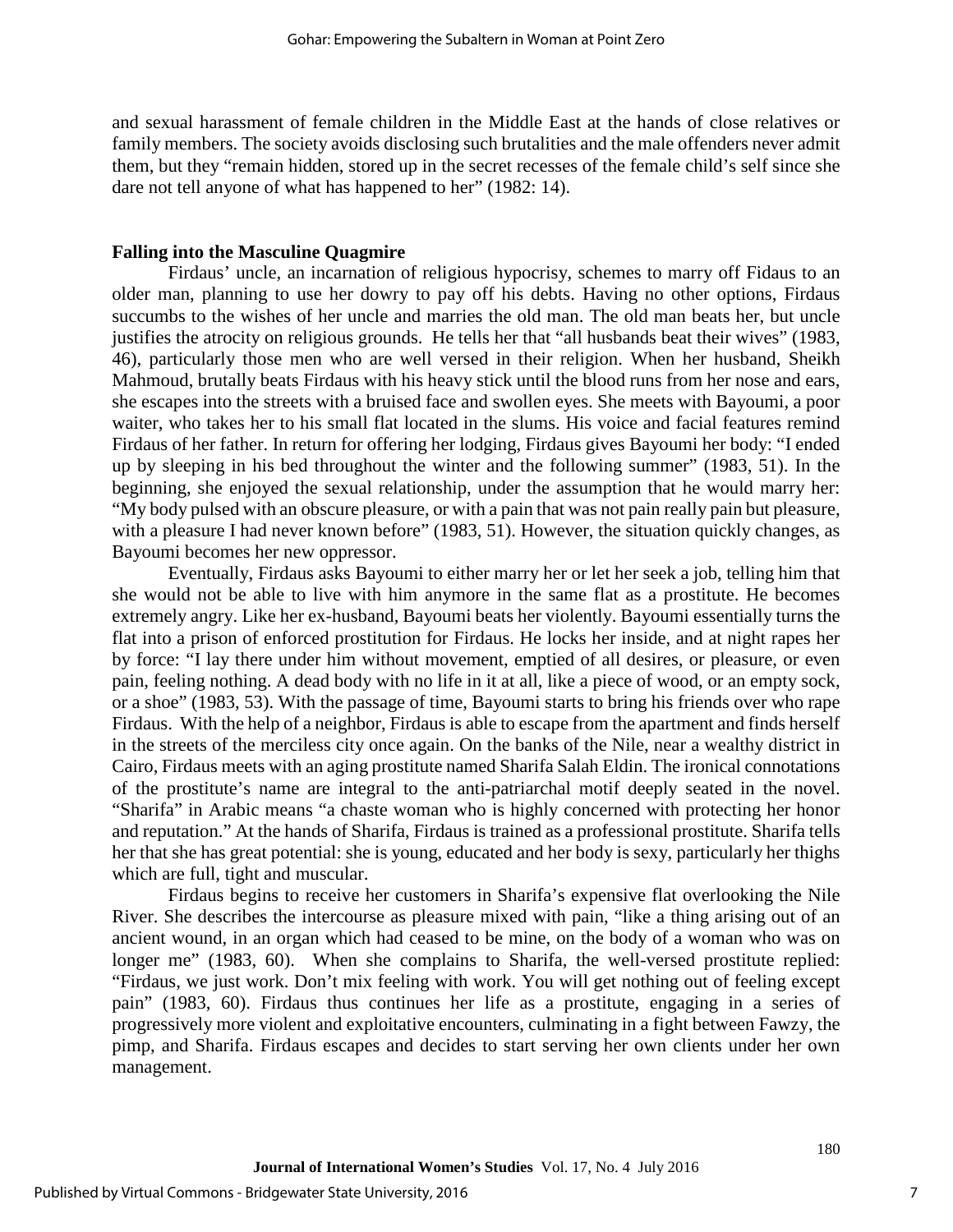After her sexual encounter with a famous journalist, Mr. Di'aa, during which he humiliates her calling her a disrespectable woman, she decides to give up prostitution. Thanks to her secondary school certificate, she is able to get a job in a company. In the beginning, she is happy with the new career. However, she finds that the sexual harassment she receives from a socially acceptable job is even greater than that endured while being a prostitute: "As a prostitute, I had been looked upon with more respect, and been valued more highly than all the female employees. My body was never hemmed in by other bodies in the bus, nor was it a prey to male organs pressing up against it from in front and behind. Its price was not cheap" (1983, 81). However, some good does come from the new change in work, as she meets Ibrahim, the revolutionary chair of a committee devoted to defending workers' rights. Ibrahim emerges as a hero among the company's employees because of his brave confrontations with the administration and the owner of the company.

Firdaus genuinely falls in love with Ibrahim and joins his committee after he proposes to marry her. She gives him her body willingly out of love and adoration, but is horrified to discover that he will marry the daughter of the company's owner. As the relationship with Ibrahim is the only true love affair she experienced in her life, his impending marriage is a destructive blow to Firdaus. After discovering his betrayal, she blames herself because she offered her body and soul to a man who embodies hypocrisy and opportunism. This moment of disillusionment is also a moment of illumination and self-realization. She realizes that "a successful prostitute was better than a misled saint. All women are victims of deception. Men impose deception on women and punish them for being deceived, force them down to the lowest level and punish them for falling so low, bind them in marriage and then chastise them with menial services for life, or insults, or blows" (1983, 82).

Thus, Firdaus learns to hate men because they remind women that they are low. She becomes aware that prostitution is a profession invented by men who force women to sell their bodies at a cheap price. She also ironically realizes that "the lowest paid body is that of a wife" (1983, 99). After breaking her relationship with Ibrahim, Firdaus refuses an invitation from a powerful man, a guest coming from an important foreign state. However, policemen, who are supposed to protect the honor of local women, worked as pimps, struggling to convince her to meet with the foreign delegate. Local police officers offered money in return for having sex with the guest, and then threaten her with prison after she refuses the offer.

 Finally, a high-ranking policeman explains to Firdaus "that refusing a Head of State could be looked upon as an insult to a great man and will lead to strained relations between the two countries" (1983, 98). He tells her that she has to have sex with the guest in order to prove she is a patriot who loves her country. However, Firdaus is aware of the hypocrisy, that the senior police officer "wanted to take a prostitute to this important personality's bed, like any common pimp would do" while talking "in dignified tones of patriotism and moral principles" (1983, 98). Firdaus insists on rejecting the offer, telling the officer: "My body is my property alone, but the land of our country was theirs to own" (1983, 99).

As the events approach their tragic end, Firdaus meets the most vicious male character in the novel, Marzouk, the pimp who takes her earnings by force. He offers bribes to crooked policemen and is well connected with corrupt lawyers and judges. He tells Firdaus that he does not mix love with business: "My capital is women's bodies" (1983, 101). After several years of enslavement at the hands of Marzouk, Firdaus decides to leave him and give up prostitution forever, but he prevents her from leaving. They exchange blows: "He lift his arm up in the air and slapped me. I raised my hand even higher than he had done, and brought it down violently on his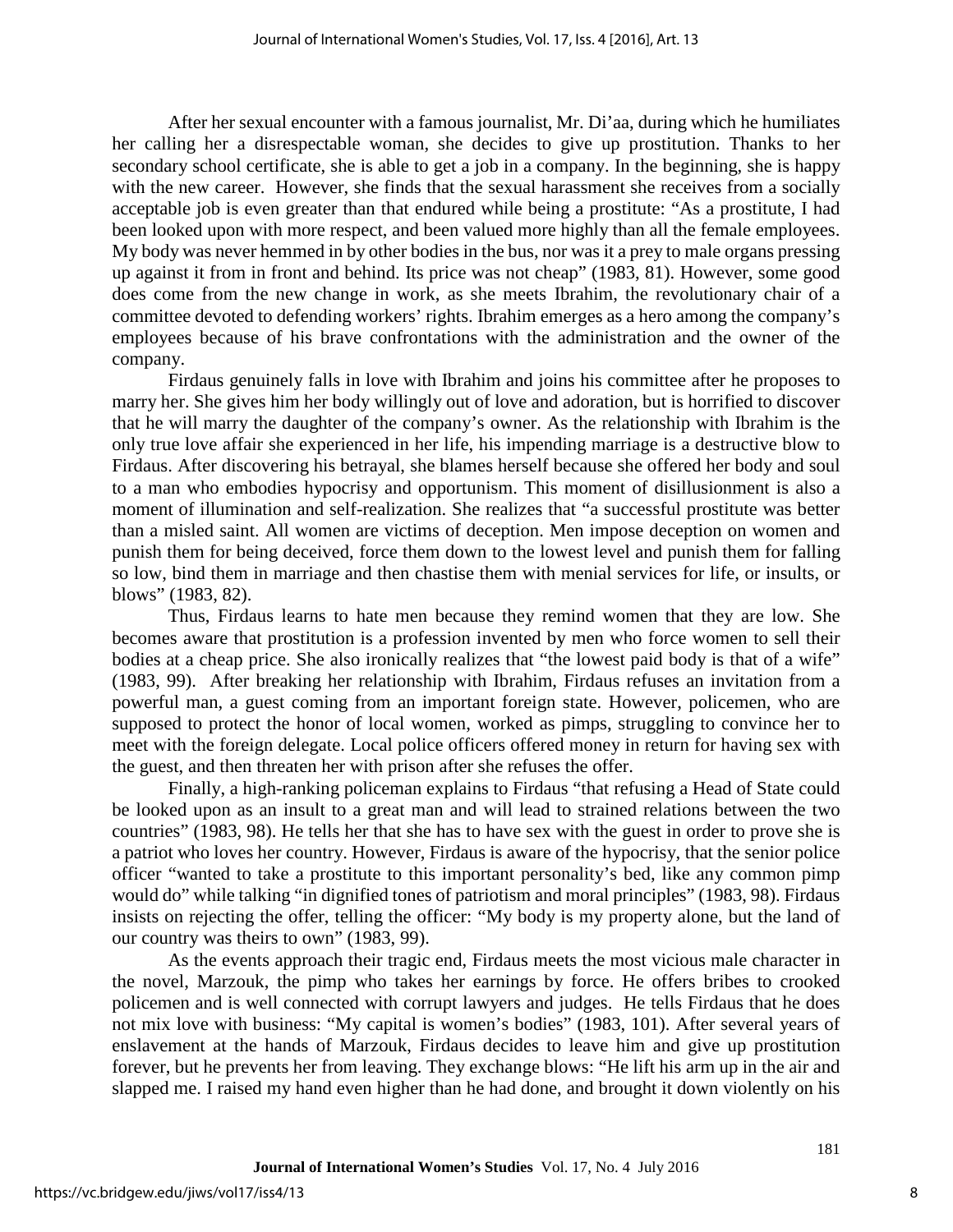face. The white of his eyes went red." In the frenzy, Marzouk viciously attacks Firdaus with a knife. She is able to snatch it and kill him. Firdaus describes the brutal encounter: "[I] buried it deep in his neck, pulled it out of his neck and then thrust it deep into his chest, pulled it out of his chest and plunged it deep into his belly. I struck the knife into almost every part of his body" (1983, 104).

Having killed the pimp, Firdaus walks the streets of the city. She is picked up by a prince from a neighboring country. He gives her money, as he believes she is a high-class woman. Although she takes the money, Firdaus verbally assaults the prince: "You are no better than an insect, and all you do is to spend the thousands you take from your starving people on prostitutes" (1983, 109). He calls the police, and when they arrive she turns on them: "You are criminals, all of you: the fathers, the uncles, the husbands, the pimps, the lawyers, the doctors, the journalists, and all men of all profession" (1983, 110).

After these encounters, Firdaus feels triumphant and exalted. She confessed to the author that she did not regret killing the pimp. She takes pride in herself because she has finally succeeded in scaring men: "They were so afraid of me. I was the only woman who had torn the mask away, and exposed the face of their ugly reality. They condemned me to death not because I had killed a man- there are thousands of people being killed every day- but because they are afraid to let me live" (1983, 110). Through the act of murder, Firdaus regains her lost identity, avenging herself against the atrocities of a male-oriented world. For her entire life, Firdaus was silenced in multiple ways by her father, her mother, her uncle, sheikh Mahmoud, her pimp, the Cairo prostitute, and others. Murdering Marzouk liberated her. She is not a subaltern anymore as she succeeds in restoring her voice and breaking her silence. The narrative ends with Firdaus expressing her indifference toward death. Firdaus is hanged not for murdering a pimp in self-defense, but because she exposes the evil latent in a corrupt socio-religious structure and a stagnant hierarchal system.

By the end of the novel, El Saadawi castigates the ideology of the prison system and the judicial network in Egypt as part of what Althusser refers to as the "repressive state apparatus". The repressive state apparatus according to him functions massively and predominantly by ideology. It operates by "interpolating individuals as subjects with specific ideology" (Althusser 1971, 158). By appropriating Althusser's thesis to fit into her narrative, El Saadawi aims to reveal the defects entrenched in a male-oriented legal system, one supported by an oppressive judicial institution, rooted in religious dogma, which criminalizes women who defend their existence against brutal forces of a patriarchal world.

#### **Contesting the Evils of Poverty and Patriarchy**

The events of *Woman* reveal El Saadawi's indebtedness to Western radical feminists. She sees the oppression of women by men as the most overarching reality in women's history. Like Western socialist feminists, she believes that class inequality and male hegemony are latent in female oppression. Throughout Islamic history, men hold positions of power. On this basis, *Woman* is part of the author's campaign to fight what critics call "the increasing feminization of poverty" (Hansen and Philipson 1990, 82). Even female labor was appropriated to serve masculine purposes. Unlike her brother, Firdaus was enslaved in the fields and the barn as a child. As an adult, aggressive agents from the male community repeatedly violated her body. Her uncle, her deformed husband, the parasitic opportunist, Ibrahim, who betrayed Firdaus in order to marry a woman from the upper capitalist class, the rich man who offered her ten pounds, and the affluent prince all exploited Firdaus' femininity.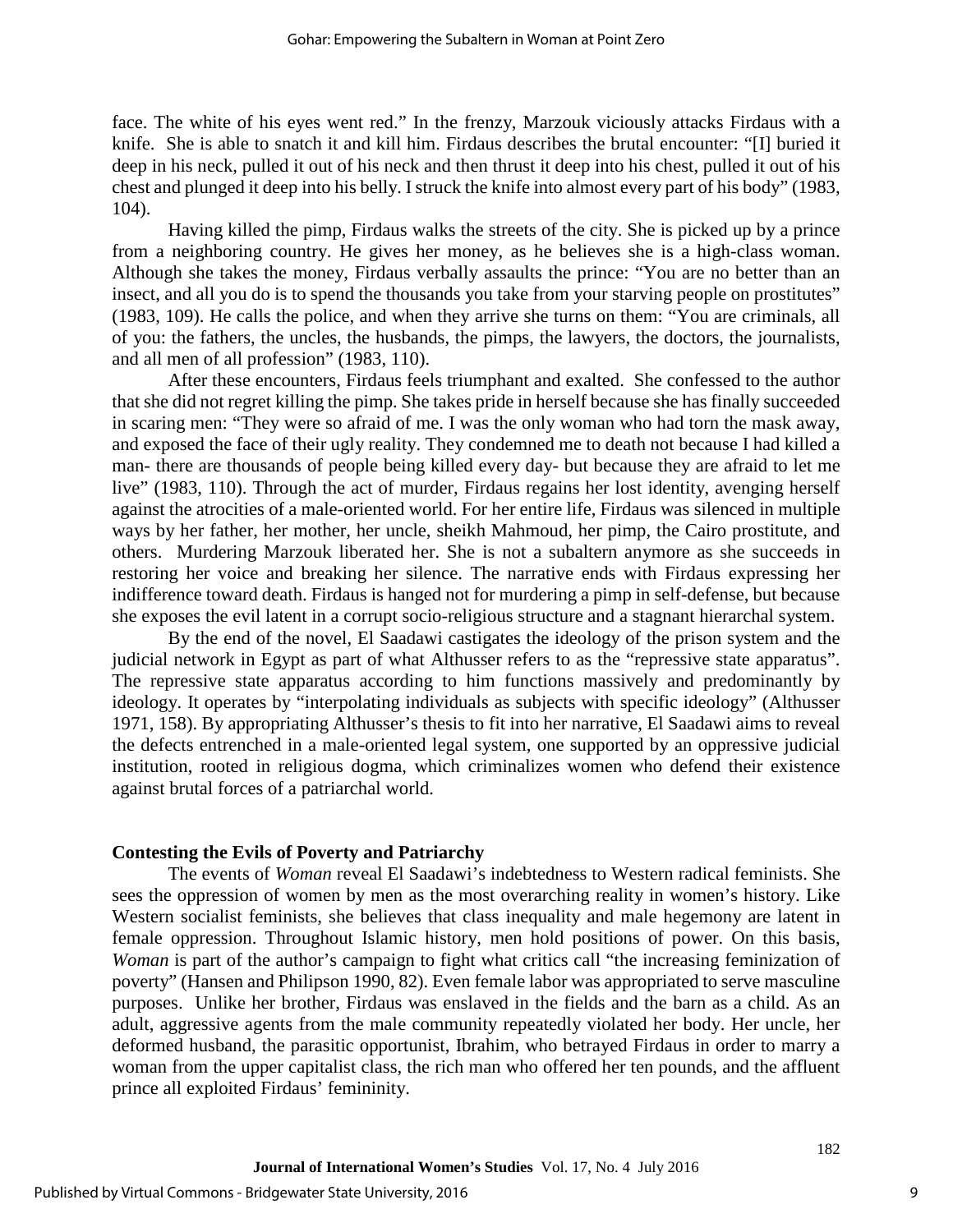For El Saadawi, the interface between the two systems of patriarchy and capitalism is the root of women's oppression. In different essays and interviews, El Saadawi reminds her readers of the historical discrimination of women which leads to their invisibility in male-dominated societies. She notes the existence of "two interlocking and mutually dependent systems of oppression –patriarchy and capitalism" (Hennessy 2008, 57). As a socialist feminist, El Saadawi also sees class as a fundamental dimension of patriarchal hegemony. Thus, in *Woman,* aggressive males representing different sectors of the patriarchal society sexually exploited Firdaus.

Intuitively, El Saadawi underscores the subtle manner in which women are victims of male oppression and violence in a society shaped by inequitable class relations and reinforced by an androcentric gender system and by a government that has been unable or unwilling to address the needs of the poor. She strenuously reimagines gender roles. Her experiences as political prisoner and activist, as well as her work with poor urban women, have sparked the anger that drives her critique of the Egyptian society. She probes the ways in which ruling ideologies shape the lives of women and the ways in which women react to norms and social institutions. Further, her narrative techniques have allowed her to bring the details of the life history of Firdaus into the field of established signs and acceptable discourses.

 Excluded from the surrounding male society and subjected to an endless cycle of suffering, violence and sexual abuse, even in marriage, Firdaus personifies the life of generations of poor women in Egypt. Firdaus has no voice to express as she is perpetually marginalized by a patriarchal machine, which annihilates women. As a subaltern, she is subordinated and disempowered and her identity is crushed by masculine hegemony. She is repeatedly silenced through poverty, denial, prostitution and a ruthless legal system that sentences her to death because she kills the criminal pimp who lives on her earnings, exploiting her sexually and financially. Ironically, Firdaus will go to the gallows because she murders the thug who strips her of dignity and humanity.

#### **The Feminist Trajectories in** *Woman at Point Zero*

In Western feminist canons, reading and writing are not neutral processes, but products of intricate conscious and unconscious social acts. Textual meaning is not confined to authorial intentions or to any hermeneutics initiated by critical communities or Arab male critics such as George Tarabishi who misreads *Woman.* In his critique of the novel, Tarabishi ignores the novel's patriarchal vortex and attacks what he calls "the author's negative portrayal of men." However, not all men in the text are evil. Fedwa Malti-Douglas notes, "A slight glimpse of light exists with the male prison doctor in the prologue of the novel. He does not believe Firdaus is guilty" (Malti-Douglas 1991, 52). Tarabishi also claims that the author visualizes the male-female natural / sexual relation "as the most hostile and belligerent relationship of all" (Tarabishi 1988, 17). Tarabishi ignores the entire social, economic, religious and political forces conspiring against Firdaus and concentrates on sexual and biological agendas. Forcing a Freudian reading on the text, Tarabishi focuses on what he calls the castrating effect Firdaus has inflicted on her male partners. Tarabishi builds his argument on the issue of<sup>[7](#page-10-0)</sup> castration on a statement uttered by Firdaus in her agony: "I offered to men only the outer surface in order to protect myself and my inner self against them" (1983, 112).

 $\overline{\phantom{a}}$ 

<span id="page-10-0"></span><sup>7</sup> For an interesting study on the issue of castration see, Raisa Simola. "A Journey to Prison of two Young Women, Lemonada and Ferdaus". 2005. *Nordic Journal of African Studies* (14(2):162-174. The article discusses in details Tarabishi's critical account and El Saadawi's reply to his accusations in addition to other related issues pp.167-169.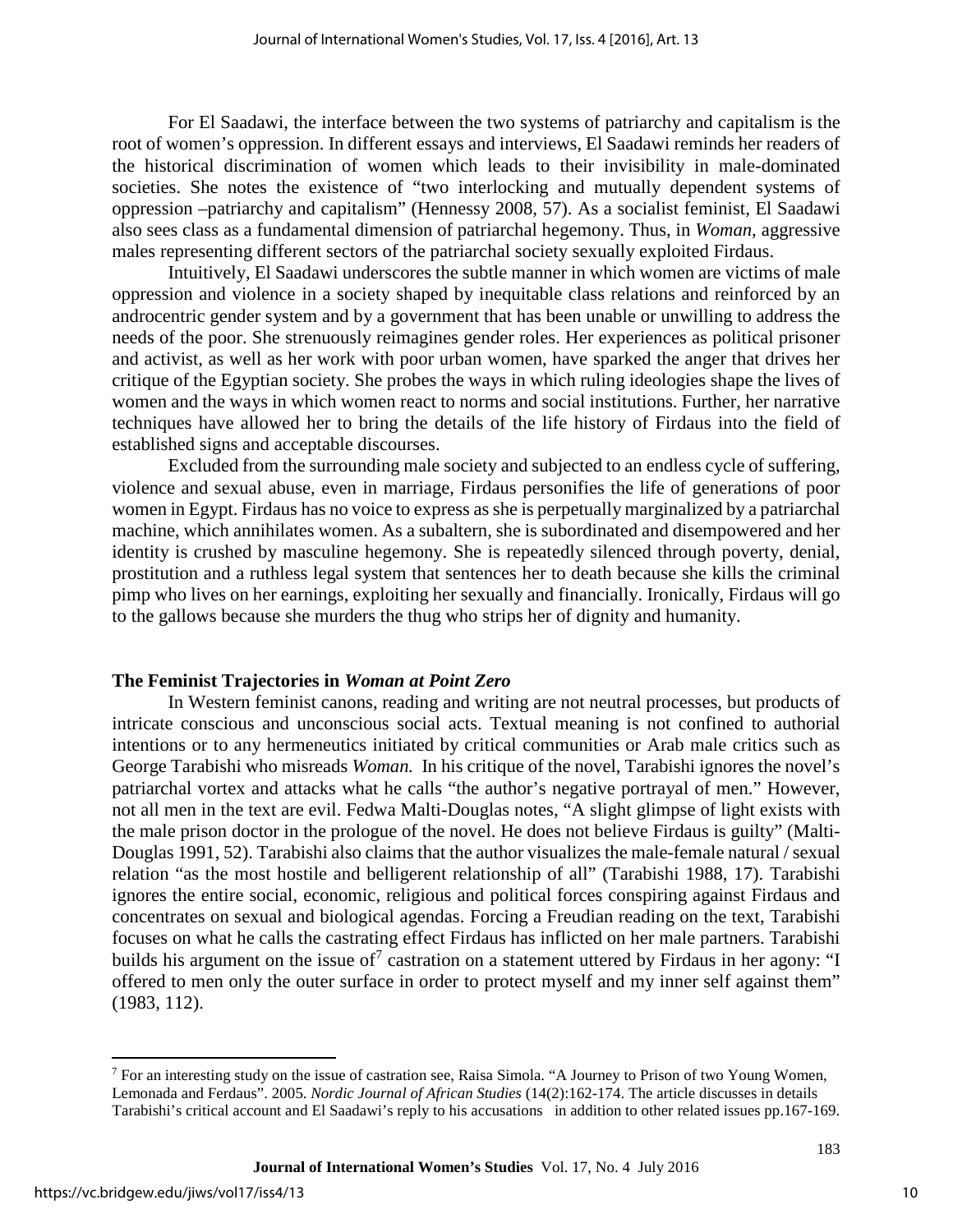Tarabishi degrades Firdaus, pretending that she is worse than any other common prostitute because "the prostitute becomes frigid in order to practice her profession; Firdaus has chosen to be a prostitute in order to practice frigidity, because, to use Karl Abraham's terminology, it is 'castrating' (Tarabishi 1988, 23). Tarabishi also posits that Firdaus aims to strip "men of pride in their masculinity" (Tarabishi 1988, 24). He adds that her killing of the pimp is triggered by a state of neurosis or failure to adapt with reality. For Tarabishi, Firdaus chooses to be a prostitute and a murder just to "wage a war of the sexes" (1988, 33). Tarabishi argues that women can only win such war not by arming themselves with thorns and guns but by taming and humanizing the penis (1988, 11).

In her response, El Saadawi emphasizes that Firdaus did not plan to kill her pimp but she murdered him in self-defense after attacking her with a knife. Further, Firdaus never made the choice to become a prostitute. Instead, she struggles throughout the narrative to avoid falling into the prostitution trap. According to El Saadawi, Firdaus attempts to protect herself against her bitter reality by humanizing men's penises, but she fails in transforming them from being a coercive weapon into human organs capable of love and compassion. She prefers to be sentenced to death rather than live as a sex object or a cheap commodity at men's disposal.

The feminist text of *Woman* is a narrative of sexual abuse, rape, incest, prostitution and violence committed against women. The novel is a fiercely disturbing portrait of women in rural Egyptian communities besieged by ignorance, poverty and violence. Adrienne Rich argues that feminism brings "literary history and criticism back to life in both senses of the phrase" (Rich1979, 33). In the novel, El Saadawi wants to destroy the sex-gender system–the basic source of women's oppression—and build an alternative liberal paradigm. Discussing the multifarious ways of subaltern exploitation, El Saadawi showcases the gamut of subaltern experience via the character of Firdaus. El Saadawi also criticizes the privileged patriarchs who have always justified their exploitation of the female. Firdaus seeks to resist forces of exploitation and subvert dominant socio-religious modes and traditions in order to change the status quo. She pays her life as a price for this act of transgression aiming to trigger potential change.

Structurally, the novel reaches a feverish pitch from the opening chapter in which the reader is notified by Firdaus, that she will be hanged as punishment for murdering a man. The female narrator who is omnipresent in the narrative canvas has been ironically pushed to the peripheries of her society throughout her life. Through the text of her narrative, El Saadawi succeeds in giving a powerful voice to the voiceless narrator. The author recurrently interrupts the main narrative to comment on a culture obsessed with sexual abuse of the female subalterns. For aesthetic purposes, El Saadawi aims to sensationalize her subject matter, simultaneously focusing on sexual discourses and delaying the shocking and inevitable moment of murder. However, El Saadawi does not seek to propagate the narrowing pseudo-porn aspect of the novel involving rape and prostitution, which trade on the reader's sexual fantasies. *Woman* is primarily a novel about women's victimization and marginalization in a rotten patriarchal milieu.

Firdaus suffers from humiliation, rape, incest and violence, and the text reinforces her identity as an abused subaltern. In the Arab world, women are forbidden from seeking sexual pleasures or pursuing desire. They were subjected to the abusive economy of the harem, which reduced women to objects for male desire. In the world of the harem, women's sexual organs equal their economic value. Further, under Islamic polygamy women were used for the profit and pleasure of a male-oriented community. In the rural society of Egypt, a woman is governed by the rules of an abusive system where she is defined by her sexual organ (used for male pleasure) and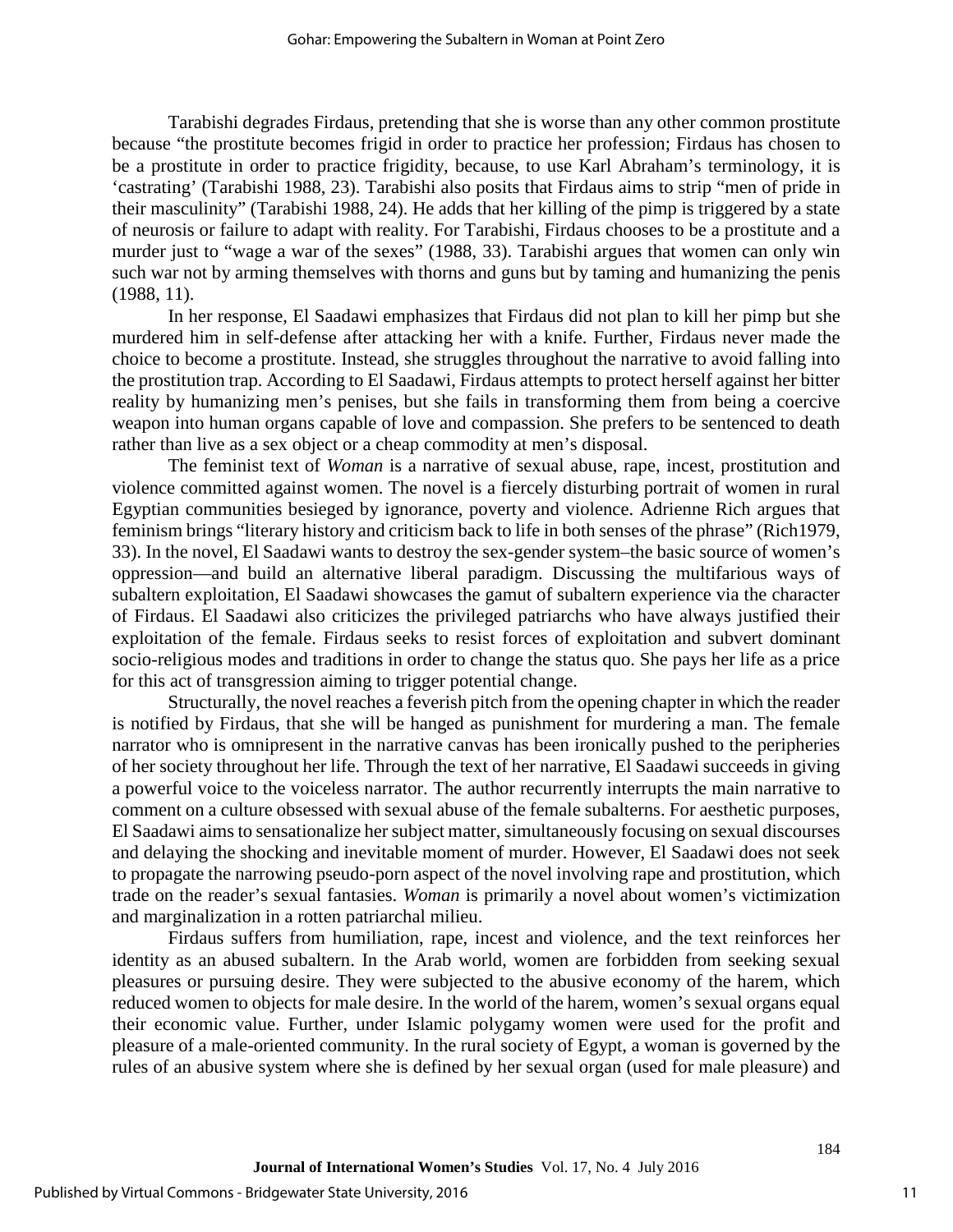her<sup>[8](#page-12-0)</sup> womb (for breading children who will carry the name of the male oppressor). During the day, women work in the fields or in the barns without payment, and at night they are used as sexual machines.

Gayatri Spivak rightly points out that "the man retains legal property rights over the product of a woman's body" (Spivak 1988, 80). This emphasis upon property and production intersects with the experience of Firdaus squarely at the crossroads of reproduction and desire. She is forced to marry an old man who suppresses her sexual and reproductive powers while struggling to possess her body. According to Spivak, a system of product / ownership obliterates the possibility of sexual pleasure. She relates her reluctance to underestimate what is uterine in favor of what is clitoral. For her, the "uterine social organization" is the arrangement of the world in terms of the reproduction of future generations, where the uterus is the chief agent and means of production. The "uterine social organization" in Spivak's eyes, "should rather, be, 'situated' through the understanding that it has so far been established by excluding a clitoral social organization" (Spivak 1988, 150). Placing women's sexual desire alongside their value as reproducers is a way of empowering women as subjects of pleasures rather than as objects for male satisfaction. Firdaus was stripped of both dichotomies and thus is disempowered. She is subject to the violence engendered by the atrocity of an over-aged husband who fails to sexualize with her leaving her sterile.

Being denied a sense of herself as a human being thwarts her sexuality and reinforces her powerlessness and frustration. Sexual abuse makes her believe that the relationship between men and women by the standards of her society is that of prostitute and client. Her history of abuse and humiliation circumvents her own desire and she becomes unable to feel anything sexually that drives her toward males. To resolve her legacy of abuse, Firdaus should recognize her potential for violent revenge and ruthless retaliation. She started to show tenderness toward women and brutality toward men. Violence and fear coalesce in the text culminating in the murder of the pimp, the protagonist's oppressor, with a knife allegorically castrating him. Firdaus is never able to enjoy a moment of sexual intimacy throughout her life except as a child, but the final moment of murder witnessed an epiphany in which she reclaims her being from the narrative of abuse forced by society upon women. She re-evaluates her role as a victim by acknowledging her own power to hurt her abusers.

#### **Conclusion**

Toril Moi identifies feminist writing as that which "takes discernible anti-patriarchal and anti-sexist position" in an attempt to defend the female who was historically "marginalized", repressed, silenced, "by the ruling social/linguistic order" (Moi 1986, 220). *Woman* is a novel, which entails feminine modes of representation, exploring issues of silencing and denial. The narrative gives voice to the subaltern female negotiating a subversive dynamics aiming to contest tradition, religion, authority and power. Unlike Spivak, who argues that the subaltern is not able to speak and it is the role of the intellectual elite to represent her, El Saadawi provides sufficient narrative space for her subaltern protagonist to speak and tell her own story. By the end of the narrative, she is located in a position to rebel the forces of oppression and exploitation. She is not powerless anymore contesting and confronting an entire tyrannical system.

l

<span id="page-12-0"></span><sup>&</sup>lt;sup>8</sup> I am alluding here to Simone de Beauvoir's concept that women have been traditionally regarded as "womb."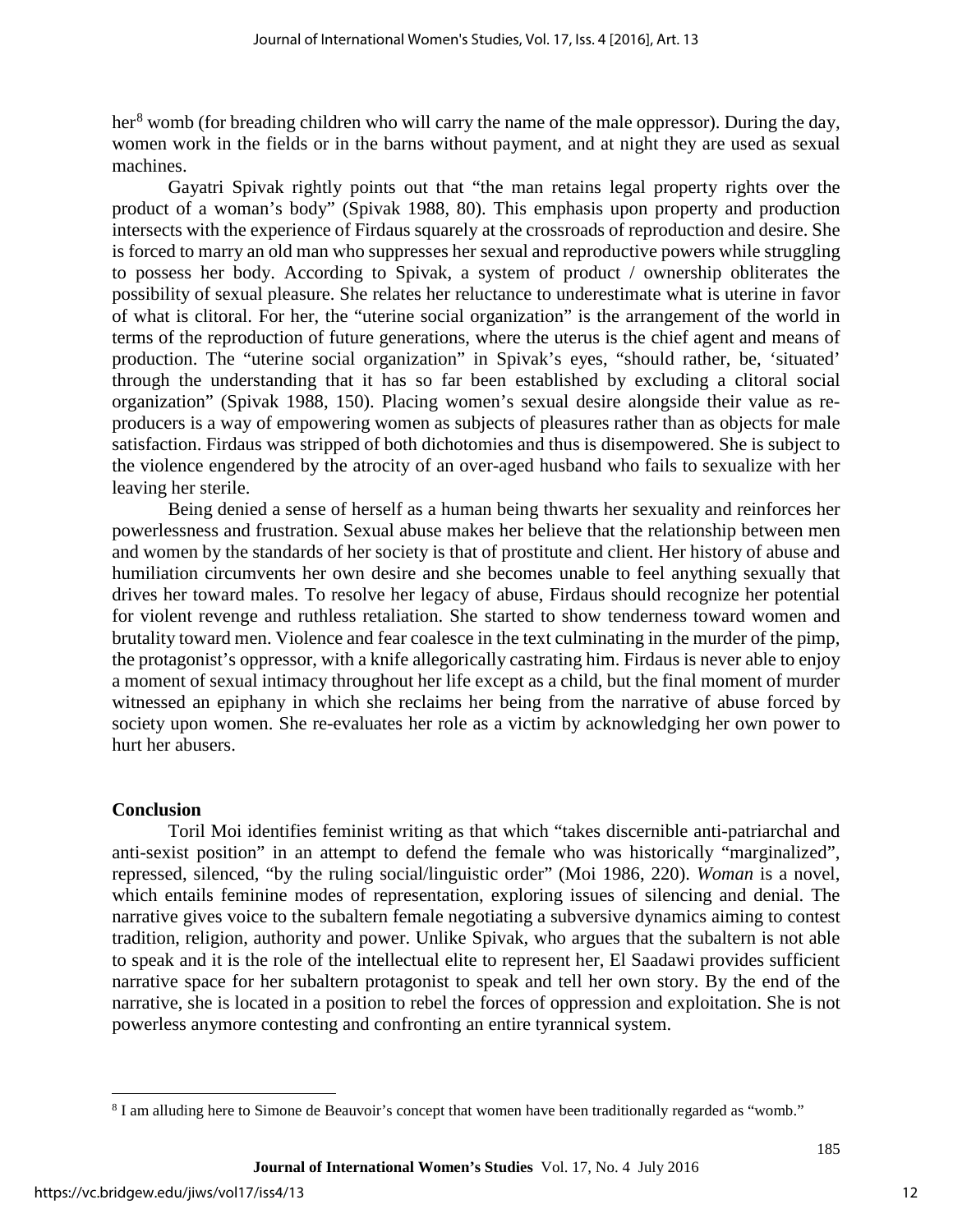The female psychiatrist<sup>[9](#page-13-0)</sup> who appears in the beginning of the novel is semiautobiographical figure serving as the voice of the author. The prison doctor tells the author that Firdaus was sentenced to death for killing a man. In prison as in real life, Firdaus' voice is muted and she prefers to remain silent: "She refuses to meet visitors, and won't speak to anyone". She stares vacantly into space for hours without uttering a word. In her silence, Firdaus refuses to answer any questions: "She emitted a short, sarcastic laugh and walked off. I heard her muttering to herself" (1983, 3). She even refuses to sign an appeal to the president of Egypt so that "her sentence may be commuted to imprisonment for life" (1983, 2). The silence in the beginning of the narrative epitomizes a permanent condition which women inherited since pre-medieval times. The process of silencing has been historically related to women as non-hegemonic subjects who were either denied the possibility of self-articulation or whose voices were purposefully ignored. Intrinsically, the act of silencing carries specific social, religious and gender implications.

In Arab communities, the voices of women were colonized and subdued for centuries to give way to phallogocentric modes of expression and domination. El Saadawi had several interviews with female prisoners sentenced to death in Egypt. As a psychiatrist engaging in research on women prisoners and detainees convicted of committing crimes, the author met with Firdaus, the female protagonist of the novel: "This is the story of a real woman. I met her in the Qanatir Prison<sup>[10](#page-13-1)</sup> a few years ago" (1983, 1). El Saadawi visits the women's prison and painstakingly convinces Firdaus to narrate her personal history, along with the story of her abused body. As a minor narrator, the female doctor interviews the protagonist and introduces the readers to the main persona in the novel. She succeeded in urging Firdaus, the traumatized subject and the humiliated subaltern, to make a confession. Entering the life of Firdaus means abandoning for the time of the interview the doctor's own life history and focusing on what is being related in the narrative. This process helps readers feel literally as if time has stopped in order to allow a new history to emerge. Here, Firdaus, the central narrator, introduces the events of her life through reminiscence of past events.

The willingness of the interviewer to experience the trauma of Firdaus, jolts the main narrator into a time of telling that is, ironically, preceded by a time of silence—not an absence but a pregnant form, reshaping itself in the fertile environment of imagining the unimaginable. The silence that precedes confession is followed by the readiness of the interviewer to enter the time of trauma experienced by the main narrator. This is the most decisive moment of encounter in which the self of the narrator and the interviewer would probably be lost in the act of facing the catastrophic consequences of living in a decadent society governed by a medieval morality and corrupt patriarchal ethics that despise women. The basic act of preserving the tale told of a body and spirit in pain and agony is crucial to the ability of the story of suffering and marginalization to be narrated in all its rawness and complexity, retaining its truthfulness and capacity to generate feelings in others.

 Throughout history, Arab-Muslim communities, particularly in the Middle East, are notorious for their barbaric treatment of women, not only due to radical interpretations of the Islamic doctrine but also as a result of other cultural and tribal factors ingrained in local traditions. Some scholars mistakenly argue that Western feminism is grounded in liberal traditions and values different from Islamic ideologies sanctioning female persecution in the Middle East and establishing what is called Islamic feminism. In *Woman,* El Saadawi aims to subvert the values of

 $\overline{\phantom{a}}$ 

<span id="page-13-0"></span><sup>9</sup> In the beginning of her medical career, El Saadawi was appointed as a psychiatrist serving in women's prisons in Egypt.

<span id="page-13-1"></span><sup>&</sup>lt;sup>10</sup> A well-known women's prison located outside Cairo.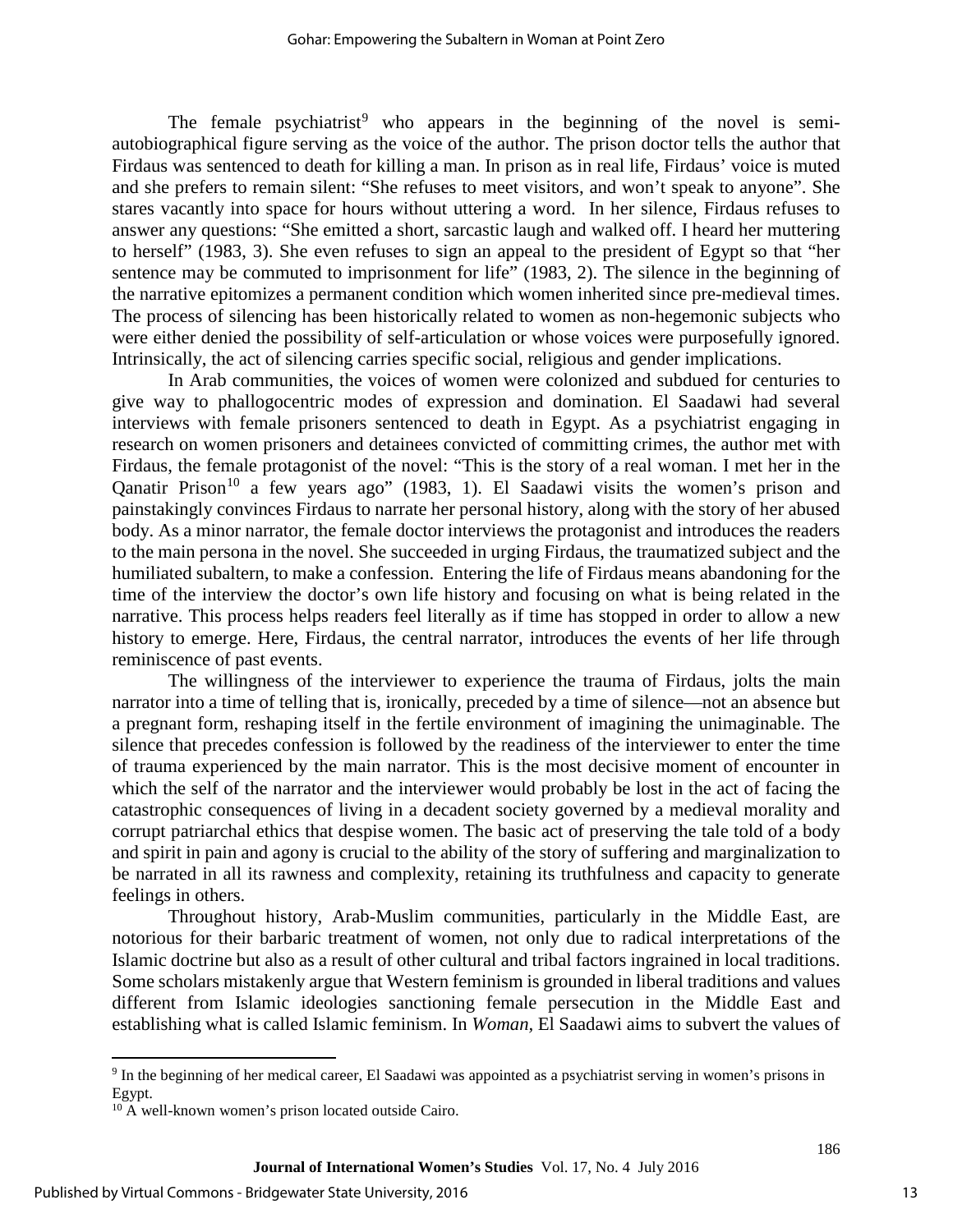a patriarchal society consolidated by religion and the voices of Islamic feminists who dismiss human aspects intrinsic to western feminist movements, justifying female oppression on the grounds of the existence of a supposed value conflict between East and West. This denial of equality between the sexes, and the semi-surrender to sexual hierarchies that rank one sex over the other due to biological or social consideration, is the core of El Saadawi's fight. Her feminist fiction aims to mobilize sex solidarity and eliminate prescribed gender roles.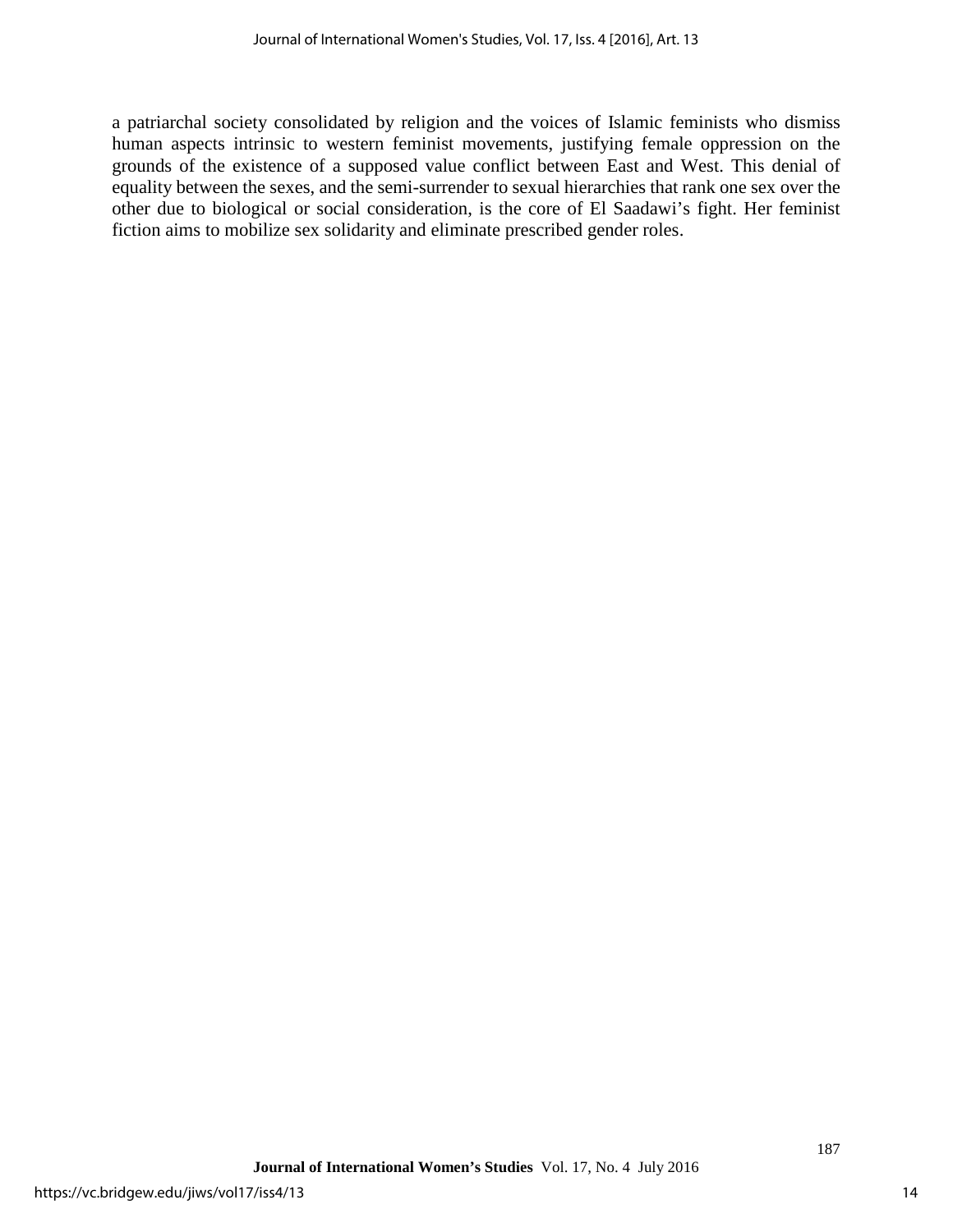### **Works Cited**

- Althusser, L. 1971. "On Ideology and Ideological State Apparatus: Notes Towards an Investigation". In *Lenin and Philosophy*, trans. Ben Brewster, 121-173. London: New Left Books.
- Badran, Margot and Miriam Cooke, eds. *Opening the Gates: A Century of Arab Feminist Writing*. Bloomington, IN: Indiana UP, 1990.
- [Cixous,](http://en.wikipedia.org/wiki/H%C3%A9l%C3%A8ne_Cixous) Hélène. 2001. "The Laugh of the Medusa." In *The Norton Anthology of Theory and Criticism*, trans. Keith Cohen and Paula Cohen, 2039-56. New York: W.W. Norton.
- ------ and Catherine Clément. 1986. "The Newly Born Woman." In *Theory and History of Literature*, 24, trans. Betsy Wang, 63-132. Minneapolis: University of Minnesota Press.
- Coke, Miriam. 1983. "Foreword." In Nawal El Saadawi, 1983, trans. Sherif Hetata, vii-viii. London: Zed Books.
- El Saadawi, Nawal. 1983. "Preface." In Nawal El Saadawi, 1983, trans. Sherif Hetata, ix-xii. London: Zed Books.
- ------. 1982. *The Hidden Face of Eve*: *Women in the Arab World*, trans. Sherif Hetata. Boston: Beacon press.
- ------. 1983. *Woman at Point Zero*, trans. Sherif Hetata. London: Zed Books.
- Fonchingong, Charles C. 2006. "Unbending Gender Narratives in African Literature." *Journal of International Women's Studies.* 8 (1): 135-147.
- Gilbert, Sandra M. and Susan Gubar. 1979. *The Madwoman in the Attic: The Woman Writer and the Nineteenth-century Literary Imagination*. New Haven, Conn.: Yale University Press.
- Gohar, Saddik. 2009. *Anti-Feminist Issues in Contemporary Arabic Literature*. Cairo: Eyes Press.
- Hansen, K.V. and I. Philipson, eds. 1990. *Women, Class and the Feminist Imagination: A Socialist Feminist Reader*. Philadelphia, Pennsylvania: Temple University Press.
- Hennessy, Rosemary 2003. "The Importance of Concepts." In *A Concise Companion to Feminist Theory*, ed. Mary Eagleton, 53-72. Oxford, UK: Blackwell publishing LTD.
- Lyotard, Jean-Francois. 1991. *The Postmodern Condition: A Report on Knowledge*, trans. Geoff Bennington and Brian Massumi. Minneapolis: University of Minnesota Press.
- Macleod, Arlene. 1991. *Accommodating Protest: Working Women, the New Veiling, and Change in Cairo.* New York: Columbia University Press.
- Malti-Douglas, Fedwa. 1995. *Men, Women, and God(s): Nawal El Sadaawi and Arab Feminist Poetics.* Berkeley: University of California Press.
- Millett, Kate. 1970. *Sexual Politics*. New York: Doubleday.
- Moi, Toril T. 1986. "Feminist Literary Criticism". In *Modern Literary Theory: A Comparative Introduction*, eds. A. Jefferson and D. Robey, 204-221. London Batsford**.**
- Rich, Adrienne 1986. "Toward a More Feminist Criticism." In Rich, Adrienne. *Blood, Bread, and Poetry: Selected Prose (1979-1985)*, 85-99. New York: W.W. Norton.
- ------.1979. "When We Dead Awaken: Writing as Re-Vision. In Rich, Adrienne. *On Lies, Secrets and Silence: Selected Prose (1966-1978)*, 33-49. New York: W.W. Norton.
- Showalter, Alaine. 1985. "Feminist Criticism in the Wilderness." In *The New Feminist Criticism,* ed. Elaine Showalter, 244-274. New York: Pantheon.
- Spelman, Elizabeth. 1988. *Inessential Woman: Problems of Exclusion in Feminist Thought.* Boston: Beacon.
- Spivak, Gayatri Chakravorty. 1988. *In other Words: Essays in Cultural Politics.* New York: Routledge.